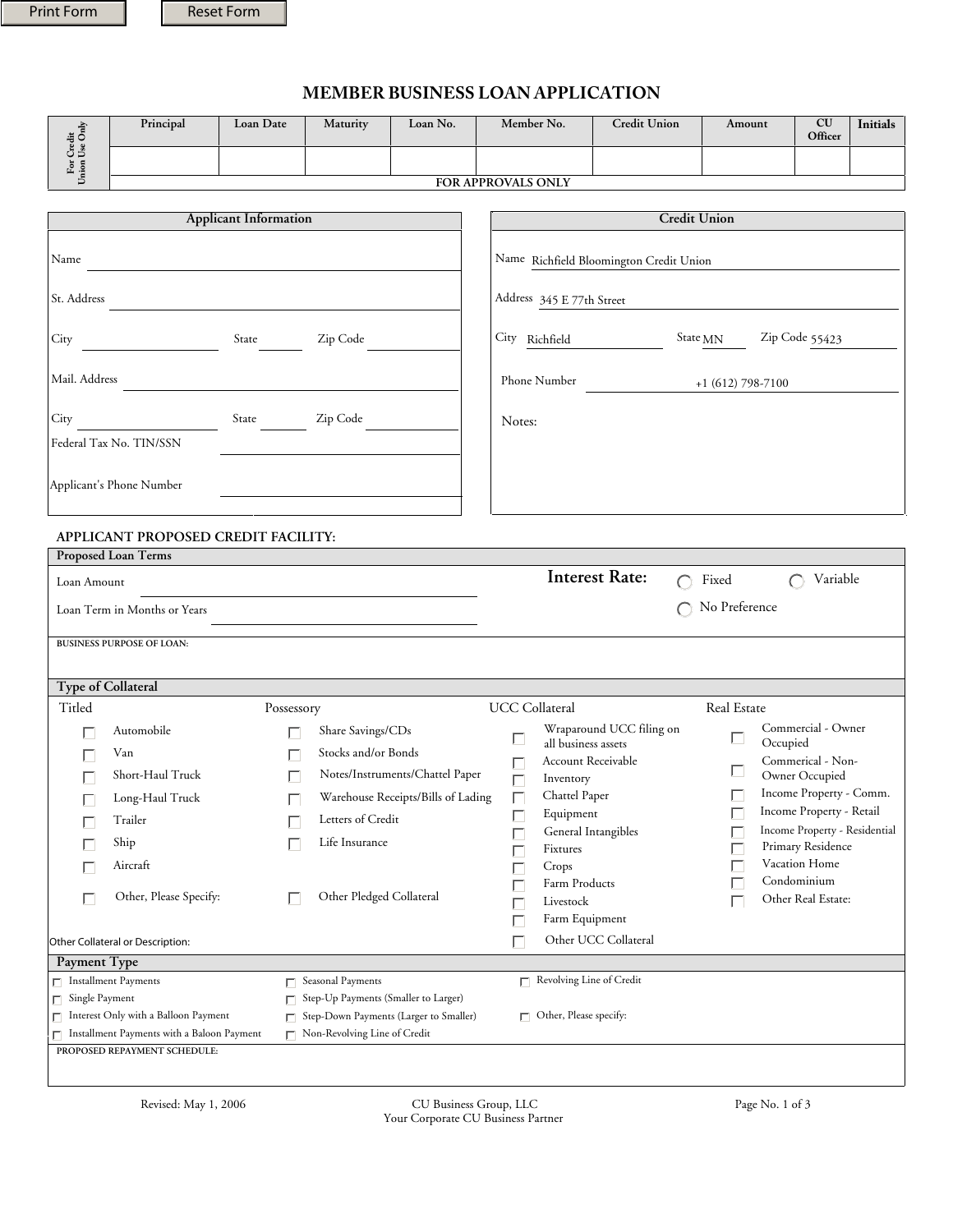# **MEMBER BUSINESS LOAN APPLICATION**

#### **INFORMATION REGARDING YOUR BUSINESS:**

| <b>DESCRIPTION OF BUSINESS:</b>                                      |                                                                                                                                                                                       |                                                   |                               |  |  |
|----------------------------------------------------------------------|---------------------------------------------------------------------------------------------------------------------------------------------------------------------------------------|---------------------------------------------------|-------------------------------|--|--|
|                                                                      |                                                                                                                                                                                       |                                                   |                               |  |  |
| <b>TYPE OF ORGANIZATION:</b>                                         | $\Box$ Professional Corporation                                                                                                                                                       | $\Box$ General Partnership                        | $\Box$ Sole Proprietorship    |  |  |
| $\Box$ ProfitC-Corporation                                           | Limited Liability Company                                                                                                                                                             | $\Box$ Limited Partnership                        | $\Box$ Trust                  |  |  |
| $\Box$ Profit S-Corporation                                          | Professional Limited Liability Company                                                                                                                                                | $\Box$ Joint Venture                              | $\Box$ Other, Please Specify: |  |  |
| $\Box$ Non-Profit Corporation                                        | $\Box$ Limited Liability Partnership                                                                                                                                                  | $\Box$ Individual                                 |                               |  |  |
| Official Legal Name:                                                 |                                                                                                                                                                                       |                                                   |                               |  |  |
| DBA Name (if any):                                                   |                                                                                                                                                                                       |                                                   |                               |  |  |
| STATE OF ORGANIZATION:                                               |                                                                                                                                                                                       | QUALIFIED TO DO BUSINESS IN THE FOLLOWING STATES: |                               |  |  |
|                                                                      |                                                                                                                                                                                       |                                                   |                               |  |  |
|                                                                      | IF TYPE OF ORGANIZATION IS AN INDIVIDUAL, A SOLE PROPRIETORSHIP, OR A TRUST, NAME(S) AND ADDRESS(ES) OF OWNER(S) PRIMARY RESIDENCE(S):                                                |                                                   |                               |  |  |
|                                                                      |                                                                                                                                                                                       |                                                   |                               |  |  |
| Please attach copies of:                                             | For Corporations, Articles of Incorporation,                                                                                                                                          |                                                   |                               |  |  |
|                                                                      | For a Limited Liability Corporation, the equivalent certificate,<br>or For a Partnership, a Certificate of Partnership if the partnership is registered in any state (if applicable). |                                                   |                               |  |  |
| Limited Liability Corporation's Operating Agreement (if applicable). |                                                                                                                                                                                       |                                                   |                               |  |  |
| П                                                                    | Partnership Agreement (if applicable).                                                                                                                                                |                                                   |                               |  |  |
| TRADE STYLES OR OTHER NAMES UNDER WHICH WE DO OR HAVE DONE BUSINESS: |                                                                                                                                                                                       |                                                   |                               |  |  |
|                                                                      |                                                                                                                                                                                       |                                                   |                               |  |  |
|                                                                      | REGISTERED ASSUMED BUSINESS NAME FILINGS (Furnish copies of the assumed business name filings or certificates for each name, along with proof of publications, if applicable.)        |                                                   |                               |  |  |
|                                                                      |                                                                                                                                                                                       |                                                   |                               |  |  |
| <b>Principal Place of Business:</b>                                  |                                                                                                                                                                                       |                                                   |                               |  |  |
| Same as applicant street address<br>П                                | Different address, please specify:                                                                                                                                                    |                                                   |                               |  |  |
| Location of Accounting Books and Financial Records:                  |                                                                                                                                                                                       |                                                   |                               |  |  |
| Same as applicant street address                                     | Different address, please specify:                                                                                                                                                    |                                                   |                               |  |  |

#### **PROPOSED GUARANTOR(S) (Specify Relationship to Applicant):**

| Guarantor(s) | Address | Relationship |
|--------------|---------|--------------|
| 1.           |         |              |
| 2.           |         |              |
| $\vert 3.$   |         |              |
| 4.           |         |              |

### **GUARANTOR(S) FINANCIAL INFORMATION ATTACHED:**

| Attached | <b>Not</b> | Please attach copies of:          | Date(s) or $Period(s)$ Ending |
|----------|------------|-----------------------------------|-------------------------------|
|          | Attached   |                                   |                               |
|          |            | Individual Financial Statement(s) |                               |
|          |            | Federal Tax Return(s)             |                               |
|          |            | Share Account Statement(s)        |                               |